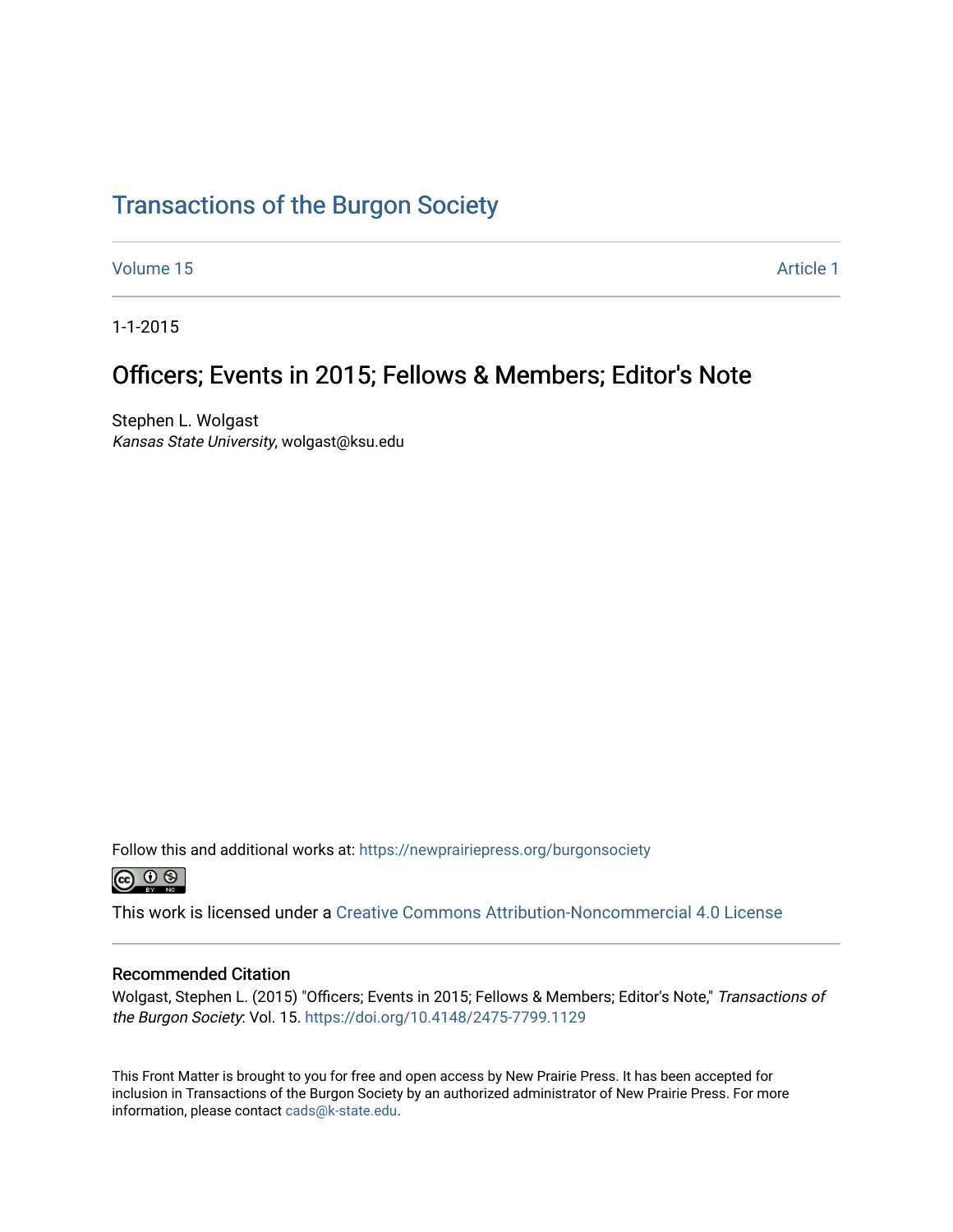



Suffrage march, New York, 1910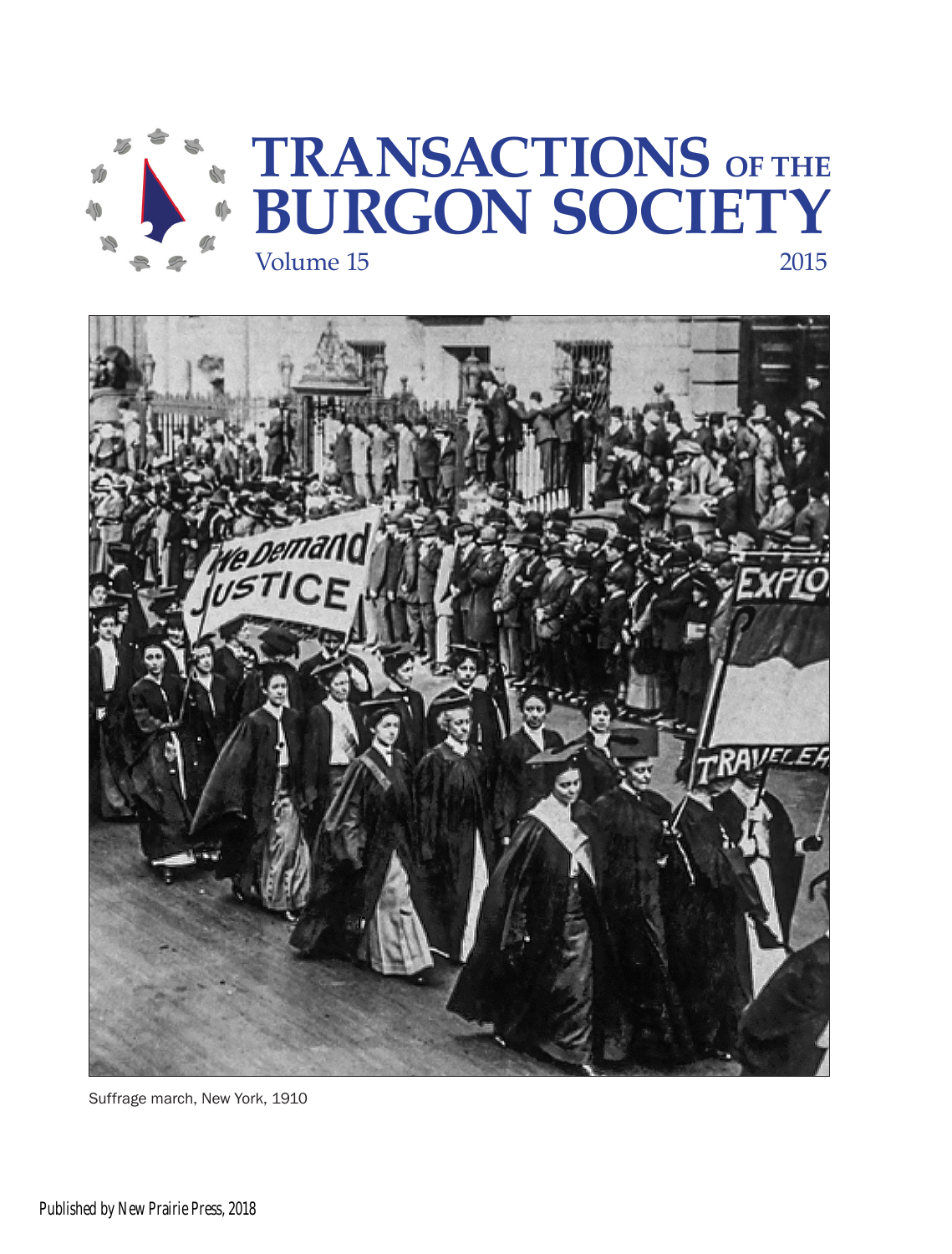## **THE BURGON SOCIETY**

## *Founded to promote the study of Academical Dress*

Registered charity in England and Wales No. 1137522

**Information about the Burgon Society can be found on its website at www.burgon.org.uk**

## **Transactions of the Burgon Society**

**Volume 15 (for 2015)**

Published October 2016



editorial board Stephen L. Wolgast, editor

 Bruce Christianson William Gibson Nicholas Groves Alex Kerr

### **Published by the Burgon Society**

© 2016 The Contributors

isbn 978-0-9928740-3-2

Opinions expressed in this journal are those of the contributors and are not necessarily those of the Burgon Society. Neither the Editors nor the Burgon Society can vouch for the accuracy of material in the journal or accept legal responsibility or liability for any errors or omissions that may be made.

Front cover: Women in a suffrage march in New York provide an example of how socio-material associations generate the perception of material objects being outside their 'proper place', such as academic gowns in a political demonstration. The idea is explained beginning on p. 14.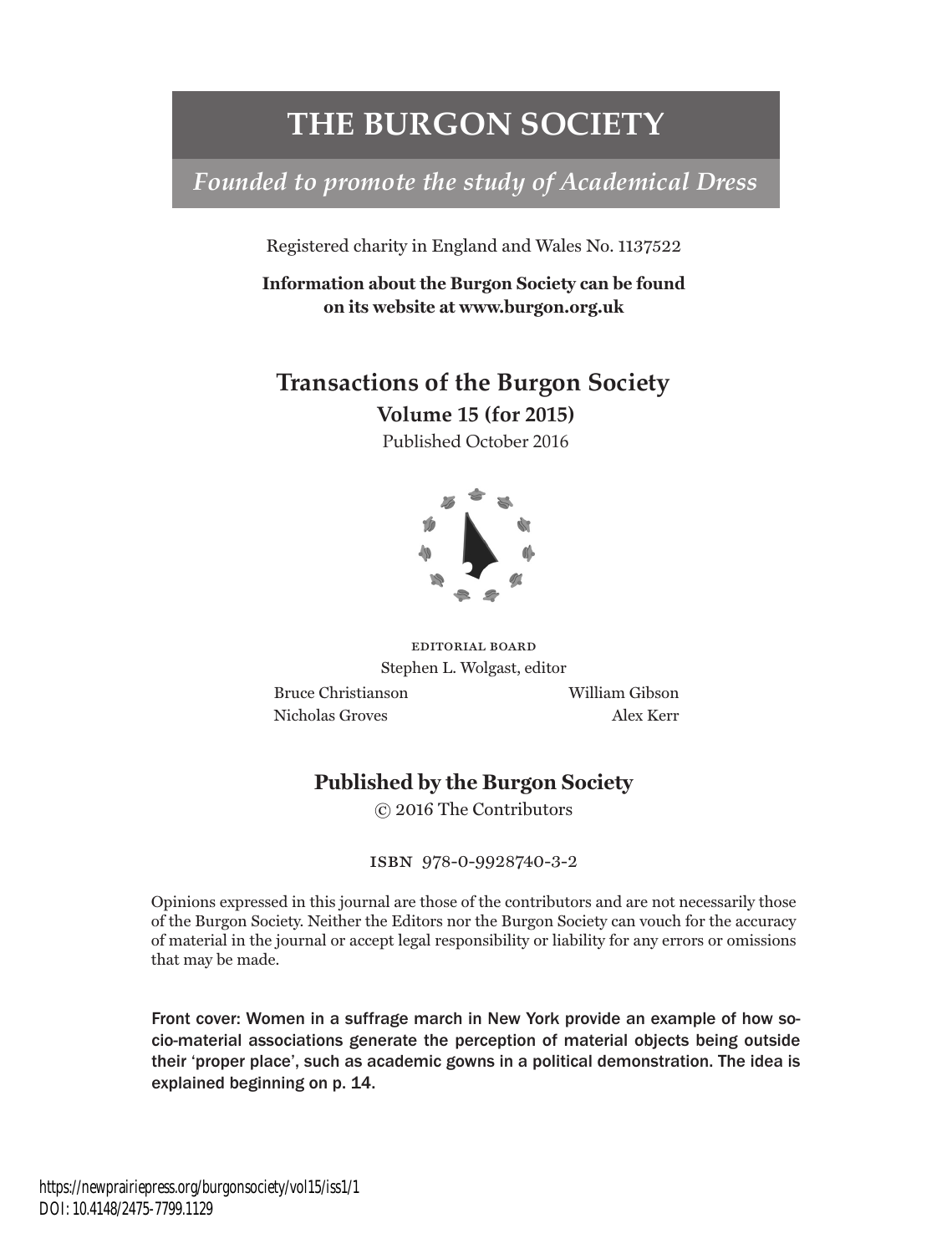# Volume 15 2015 **TRANSACTIONS OF THE BURGON SOCIETY**

| <b>Officers</b>                                                                                     |             |    |
|-----------------------------------------------------------------------------------------------------|-------------|----|
| <b>Events</b><br><b>Fellows and Members</b><br><b>Editor's Note</b>                                 | 3<br>4<br>7 |    |
|                                                                                                     |             |    |
|                                                                                                     |             |    |
| <b>Authors</b>                                                                                      | 94          |    |
| Shop                                                                                                | 95          |    |
| Primary Source: Jonathan C. Cooper<br>French Influence on the Dress of Scottish Doctors of Medicine |             | 9  |
| <b>SANDRA WEARDEN</b><br>How Academic Dress Is Mobilized in Degree Ceremonies and to What Effect    |             | 14 |
|                                                                                                     |             |    |
| BRUCE CHRISTIANSON AND JOAN KENDALL                                                                 |             |    |
| A Portrait of an Oxford Nobleman, circa 1705                                                        |             | 30 |
| KENNETH L. SUIT, JR                                                                                 |             |    |
| The Iridescent Web: American Degree Colours (1895–1935)                                             |             | 41 |
| JOHN N. GRANT                                                                                       |             |    |
| The Tradition of Academic Costume at Acadia University                                              |             | 75 |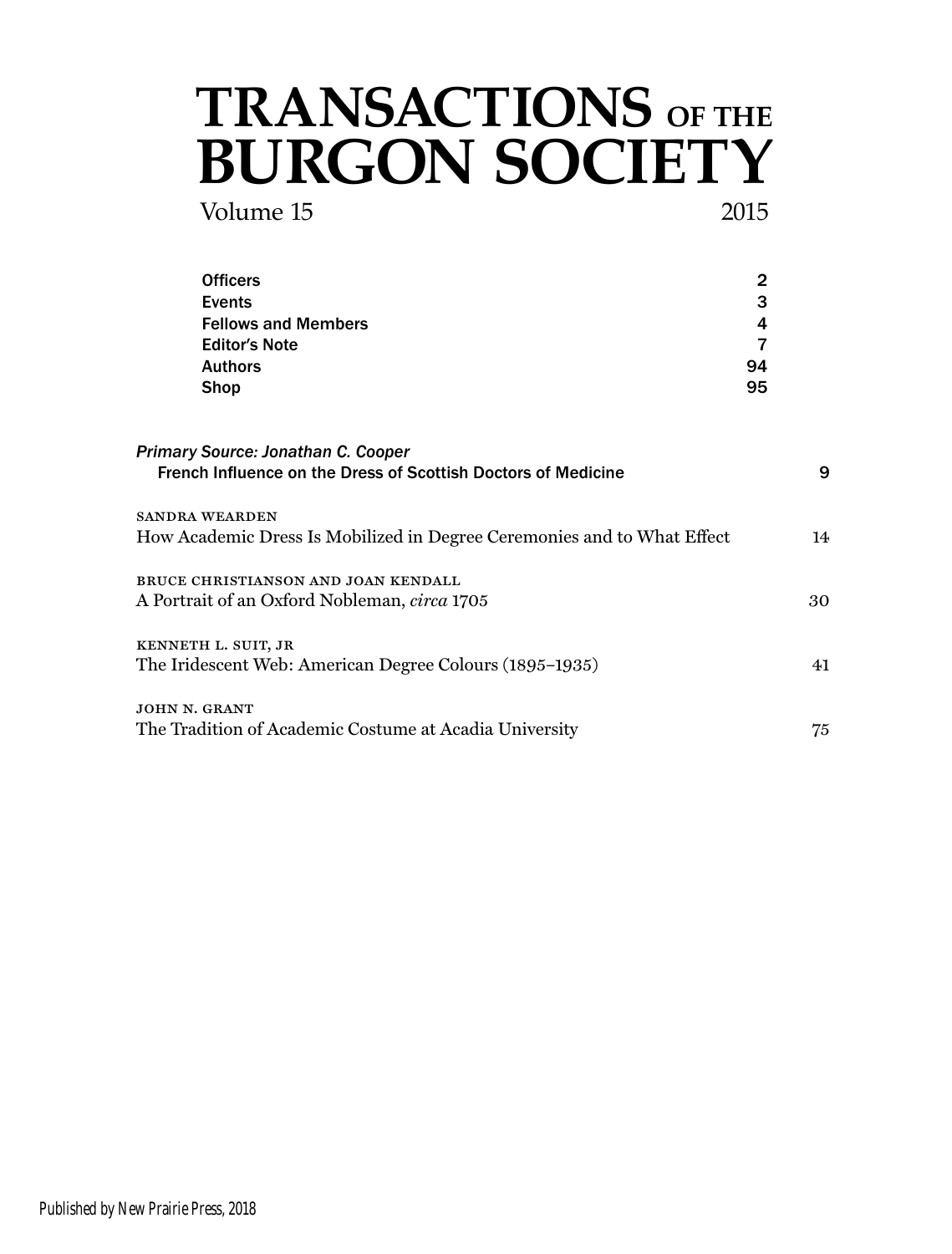## **The Burgon Society**

#### **Officers**

(as at 1 August 2016)

#### **Patrons**

The Rt Revd and Rt Hon. Richard J. C. Chartres, KCVO, MA (Cantab), BD (Lambeth), DLitt (Guildhall), DD (London), DD (City), DD (Brunel), FSA, FBS

The Rt Revd Graeme Knowles, CVO, AKC, FBS

Professor Graham Zellick, CBE, QC, MA, PhD (Cantab), Hon LLD (Birmingham & American International University), LHD (New York), DLit (QMUL), AcSS, Hon FRAM, Hon FSALS, FBS

#### **President**

James P. S. Thomson, MS (London), DM (Lambeth), FRCS, FBS

#### **Executive Committee (Trustees)**

*Chairman:* Colin Fleming, BA (Stirling), MA, MSc (London), CA (Bermuda and Canada), FBS

*Secretary:* Alex Kerr, MA (Oxon), MA, PhD (Reading), FBS

*Treasurer:* Ian Johnson, BA (CNAA), FRSA, FBS

*Ordinary Members*

Professor Bruce Christianson, MSc (Victoria NZ), DPhil (Oxon), FNZMS, FBS *(Dean of Studies)*

Jonathan C. Cooper, BSc (St Andrews), PhD (Central Lancs), FRGS, FBS *(Communications Officer)*

Peter J. Durant, BA (Exeter), MSc (Greenwich), FBS *(Webmaster)*

Professor William Gibson, MA (Wales), PhD (Middlesex), DLitt (Wales), FRHistS, FRSA, FBS

Nicholas Jackson, BA (York), MSc, PhD (Warwick), FBS

Andrew J. P. North, MChem (Oxon), FBS

Susan North, BA (Carleton), MA, PhD (London), FBS

Michael Powell, CJ, MEd, MPhil, PhD (Brunel), ACertCM, AIL, MCoT, FBS

Stephen L. Wolgast, BA (Kansas State), MS (Columbia), FBS *(Publications Editor)*

#### **Curator**

Nicholas Groves, MA, BMus, PhD (Wales), MA (East Anglia), BA (London), FRHistS, FBS

#### **Marshal**

2

John C. Horton, BSc (Manchester), PhD (Cantab), MInstP, FBS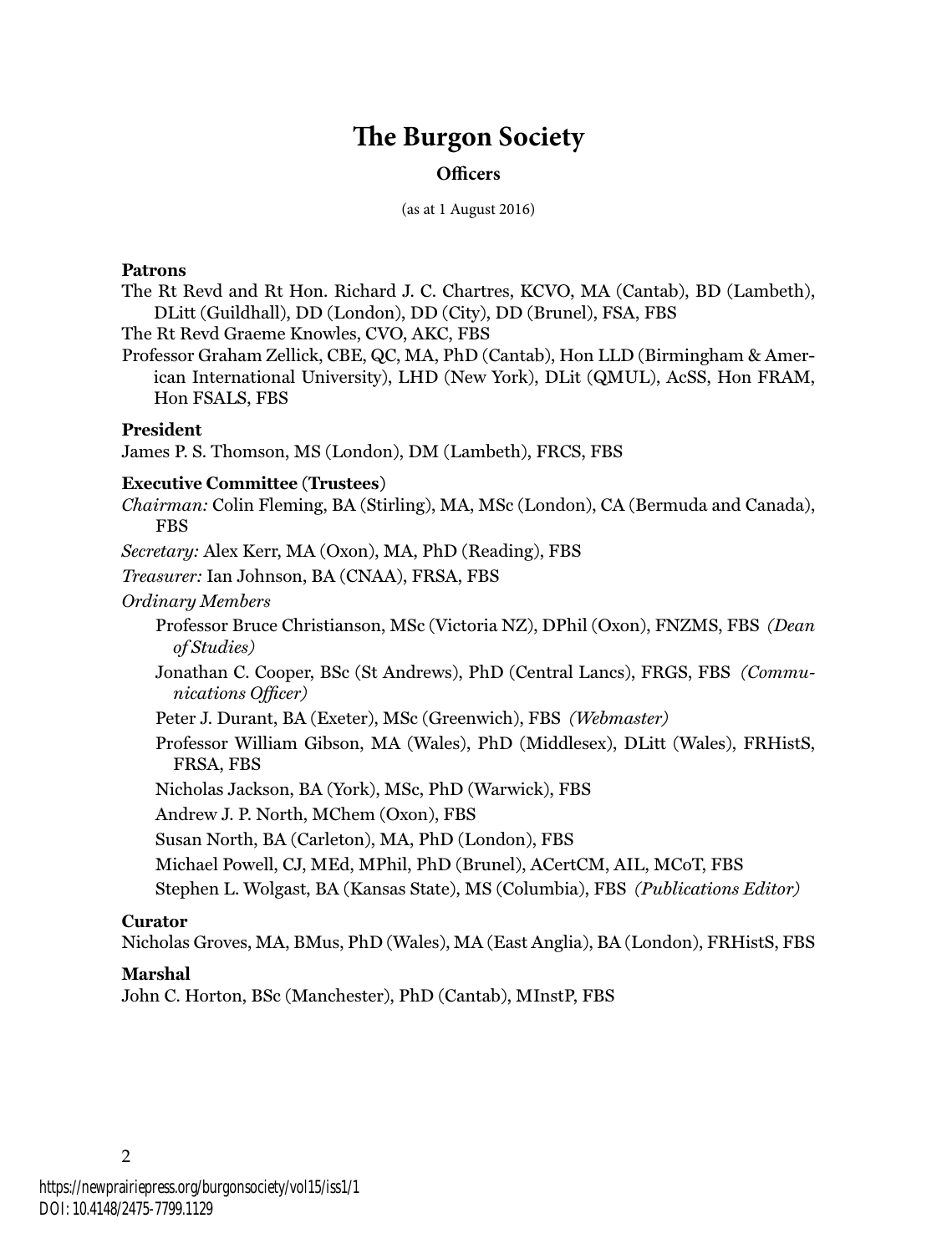## **Burgon Society Events in 2015**

#### **28 March Visit to Durham**

university of durham and cathedral arranged by Kenneth Crawford Programme included: Tour of University College Display in the University Library of Durham and Newcastle robes Paul Coxon — Talk on the consequences of the separation of the Durham and Newcastle divisions of the University Lunch in the Birley Room of Hatfield College Tour of the Cathedral and refreshments in the Prior's Hall

### **9 May Spring Conference**

offices of deloitte Athene Place, 66 Shoe Lane, London Programme included: Talks Andrew North — *Paradise Lost: The Fall of Oxford Academical Dress* Sandra Wearden — *A Socio-Material Perspective of a Degree Ceremony Network* Paul Coxon — *Something Old, Something New, Something Borrowed, Something Palatinate Purple* Nicholas Groves — *Cambridge 1934: A Missed Opportunity* Colin Fleming — *Let Us Now Dress Famous Men*

#### **18 July Garden Party**

oxford brookes university Harcourt Hill Campus, Oxford

hosted by William Gibson

The day included brief presentations: Latest developments in Oxford University academic dress (Andrew North); Recently donated Columbia and Harvard robes (Alex Kerr); Gems from the newly handlisted paper archive (Colin Fleming)

#### **10 October AGM and Congregation**

the queen's chapel of the savoy London

Annual General Meeting

Display of academic robes from the Burgon Society Archive

Admission to the Fellowship of the Burgon Society

- Professor Kenneth Suit, Jr (by submission The Iridescent Web: American Degree Colours 1895–1935)
- Sandra Wearden (by submission Academicals as Active Participants in Shaping the Social World)
- Talk: Nicholas Groves Several Shades of Grey and Red, and Gold: Observations on Some Recent Schemes of Academic Dress

Organ recital by Stephen Disley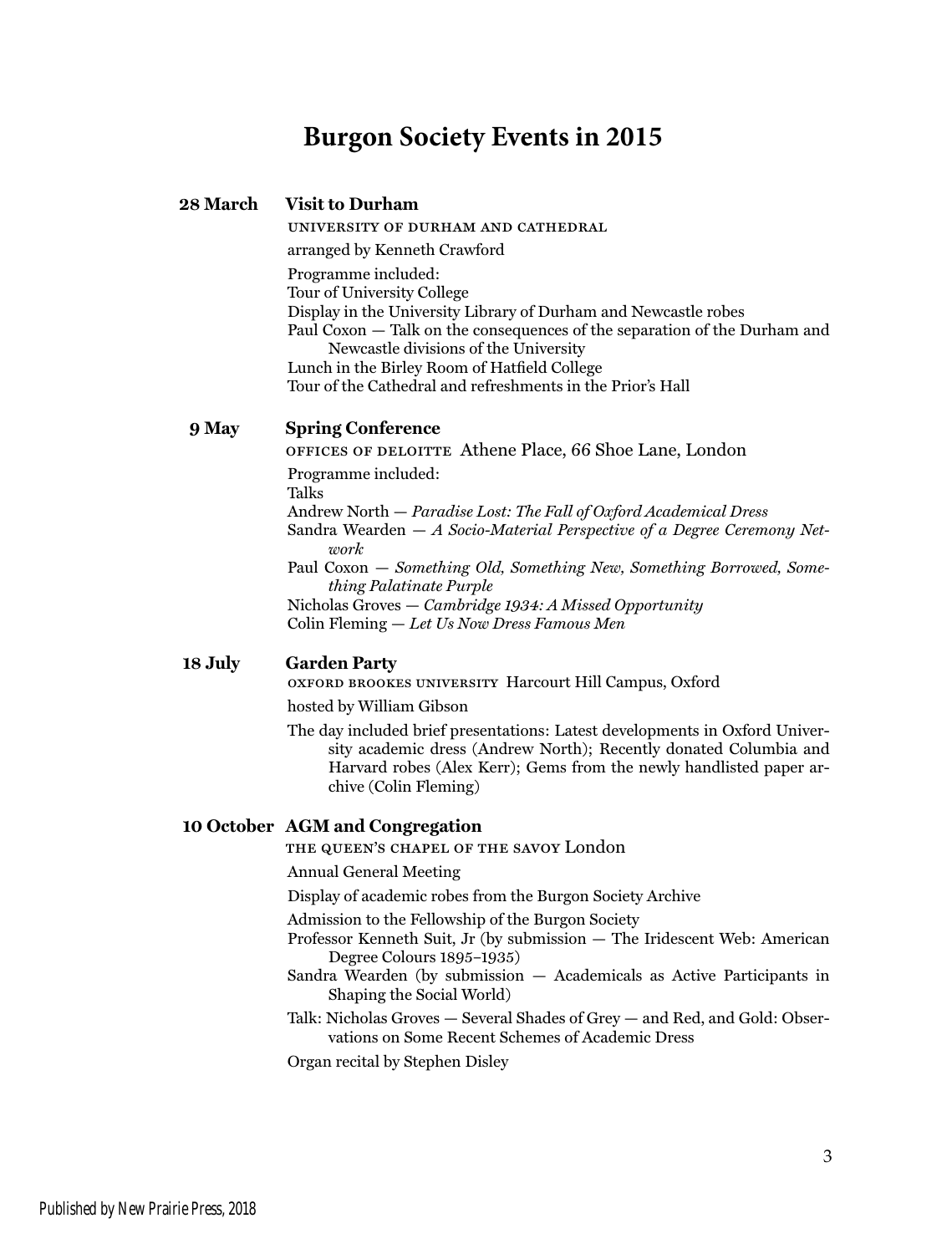## **Fellows & Members**

(as at 1 August 2016)

#### **Fellows**

Mr Robert Armagost

Professor Sir John Baker Dr Richard Baker Mr David Baldwin Sqn Ldr Alan Birt Mr David T. Boven The Revd Dr John Brennan Mr Michael Brewer Dr Giles Brightwell Mr Ronald Brookes

Mr Stephen Callander Mr Arthur B. Casey The Rt Revd and Rt Hon. Richard Chartres Professor Bruce Christianson Dr Jonathan C. Cooper The Revd Dr Noel Cox The Revd Kenneth Crawford

The Revd Dr Graham Deans Dr Neil Kay Dickson Mrs Kathryn Douglas Dr Donald L. Drakeman The Revd Matthew Duckett Mr Clifford Dunkley Mr Peter Durant

Mr Paul Fielder Mr Colin A. M. Fleming Ms Kerstin Fröberg

Professor William Gibson Dr Nicholas Gledhill The Revd Philip Goff Professor John N. Grant Dr Nicholas Groves

Mr Seamus Addison Hargrave Dr Thorsten Hauler Lieutenant Nicholas A. Hoffmann Dr John Horton

Dr Nicholas Jackson The Revd Canon Dr Stephen James Mr Ian Johnson

Dr Michael Kearsley Br Oliver James Keenan Dr Alex Kerr The Rt Revd Graeme Knowles Mr Charles Ka Shing Ko The Very Revd Harry E. Krauss

Mr Philip Lowe Dr John Lundy

Professor Yves Mausen Mr Timothy Milner

Professor Leonard Eric Newton Mr Andrew James Peter North Dr Susan North

Dr Steven E. Plank Dr Michael Powell

Dr Robin Rees Professor Aileen Ribeiro Dr Leslie M. M. Robarts Dr Alan J. Ross

Dr Matthew Cheung Salisbury Miss Elizabeth Scott Dr Mary Shaw Mr Nick Shipp Professor Klaus Solberg Søilen The Revd Canon Ambrose Southward Professor Kenneth L. Suit, Jr

Mr Jason T. Testar Dr James Thomson Mr Charles Rupert Tsua

Mr John Venables

Mrs Sandra Wearden Mr Stephen L. Wolgast

Professor Graham Zellick

#### **Deceased Fellows**

Dr John Birch, *died 2012* Mr Leonard Brown, *died 2007* Professor Bruno Neveu, *died 2004* Dr George Wenham Shaw, *died 2006*

4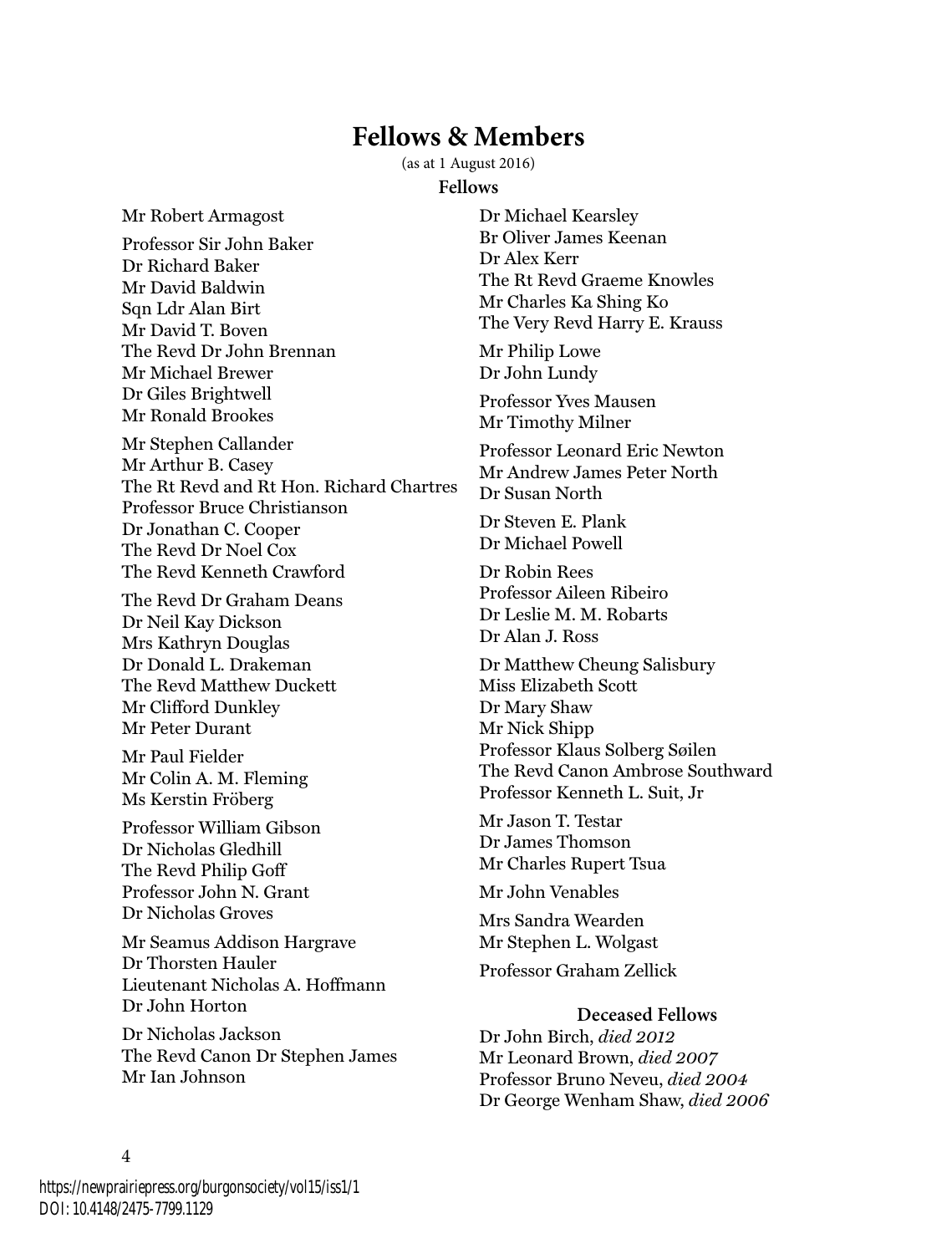#### **Members**

Professor Anders Ahlqvist The Revd Fr Kevin J. Alban Mr James Douglas Anderson Mr Paul Barber Mr Terence N. Barcock Dr John J. Barnes The Revd Dr Anthony M. Barratt Mr David Barton Mr John Bishop Sgt Adam Boss Dr Timothy Brain The Very Revd Dr Godfrey Brown Mr Ian James Burton

Mr Leslie Carrick-Smith Dr Peter Chiu Mr Peter Clarke Churchill Gowns The Revd Ivor Cornish Mrs Janette Corporal Cosprop Ltd Dr Paul Robert Coxon The Revd David Craven Dr Andrew Crowther

Mr Andrew Mark Davidson Dr Josu de la Fuente Mr James Anthony Drabble Dr M. A. K. Duggan Dr Jason Dunn

Ede & Ravenscroft Ltd The Revd Edmund J. Eggleston Dr Paul Ellison The Revd Dr David Roderick Evans

Mr Alvino-Mario Fantini Dr Gordon Fletcher Mr Ron Fletcher Dr Anthony William Fox Mr David Salsbery Fry Dr Heinz Fuchs

Dr Ian Baird Galbraith The Revd Professor Peter John Galloway Mr Thomas M. Garrett Mr Joseph Goldsmith Dr Peter John Gorton

GownTown Pty Ltd Graduation Attire Mr David Grant Dr Jack L. Gregory The Revd Canon Mark N. Gretason Mr Leslie Grout Mr Oliver M. Gruber-Lavin y Ochoa Mr Morgan Hale The Revd John James Harding\* Mr Patrick Martin Harrigan Mr Hilary Risdon Haydon Dr Nicholas G. Heavens Dr Andrew J. C. Hogg Mr Peter Edward Holden Mr Ian Martin Howard Mr Garry Paul Humphreys Dr Robyn Humphries Dr Gavin Hyman Miss Alice Ruth Hynes

Dr Colin Graeme Johnson The Revd Anthony J. L. Jones The Revd Dr Keith Grant Jones Mr Anthony Jordan

Dr Stephen F. Keevil Mr Malcolm David Kemp The Revd B. David Kennedy Mr Stephen John Klimczuk Professor Peter Kraus

Dr John Lancaster\* The Revd William Roy Large Professor Andrew Linley Mr Paul Lipowski Mr Jonathan Lofft Mr Bryan George Lowe

Dr Leonard Madden Mr William Maddox Maison Bosc Dr W. Paul Marett Marston Robing Ltd Dr Alec McGuire Mr Ian Stuart Henry McKay The Revd Christopher James Mogridge

*\*Fellow elect*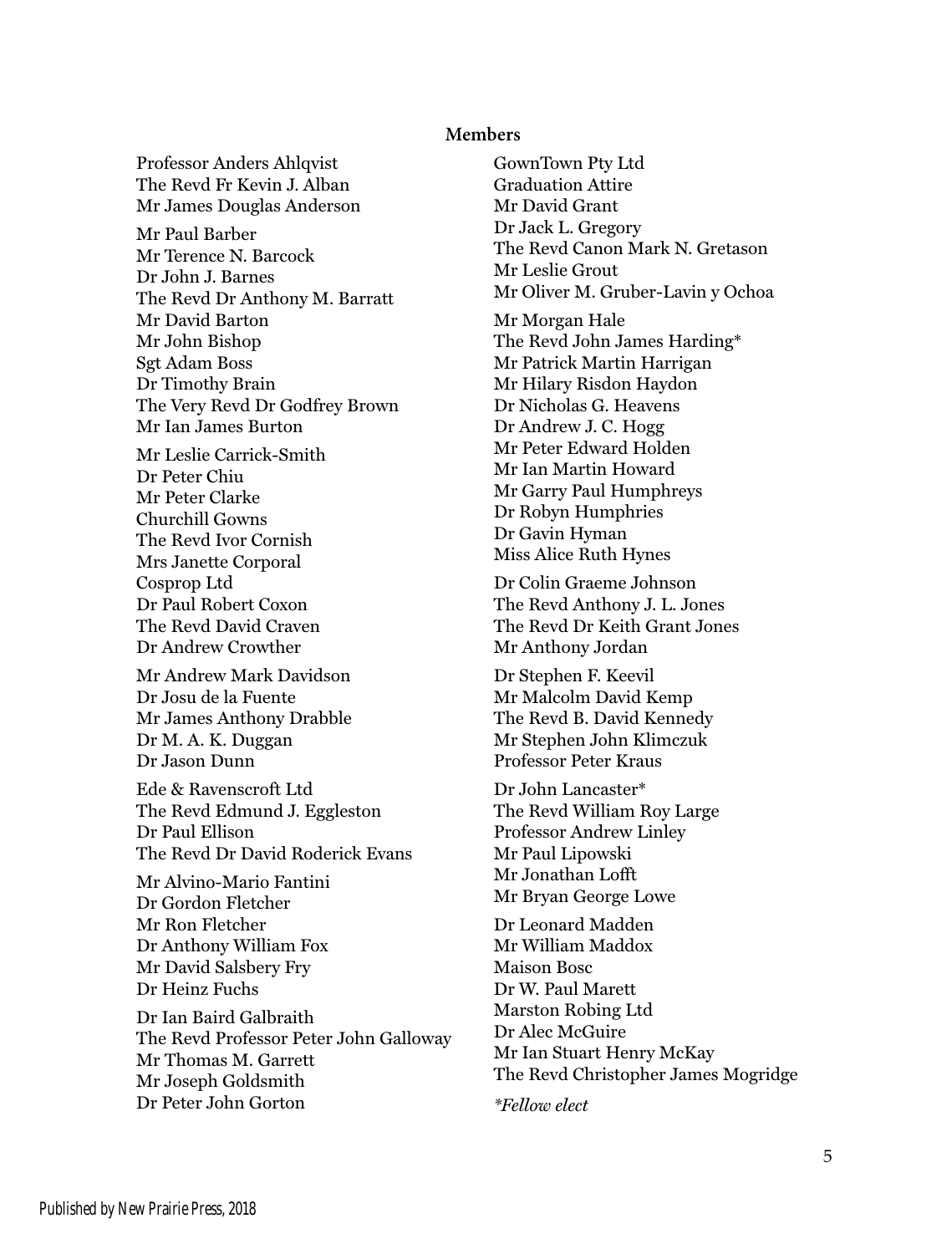Dr Simon James Morris Mr Roger Moult The Revd Graeme Watson McKinnon Muckart Dr Jonathan Munn

The Revd Robin Nash Dr Roderick Forsyth Neilson Mr H. G. Gordon Nevill The Revd Dr Peter Newing Mr Brian Morley Newman Dr Stuart Newton Mr Jeremy Nigel Norman

Mr Mark Ockenden Dr Gustavo Adolfo Ornelas-Almaraz

Mr David Parker The Revd Dr Steven E. Peay M. Perkins & Son Ltd Dr Andrew Plant Mr Adam J. Powell

The Revd Anthony Reader-Moore Reed Graduation Services Pty Ltd Dr Jakob K. Rinderknecht Mr Alan S. Robertson Mr William Harry Rodley Mr Timothy Charles Roll-Pickering Mr Reginald P. F. Saunders Dr Ronald Saunders Mr Huw Shepheard Shepherd & Woodward Group Mr William John Snowley Mr Kevin William Stone The Revd Richard Ernest Noel Strevens

Dr Benjamin Yongcheng Tan Mr Stewart Thompson The Revd John Morris Arnott Thomson Mr Brian Turvey

The Revd Geoffrey D. Underwood

Mr Richard Maria van der Beek The Revd Dr Petr Jan Vinš Mr Simon Andrew Virr

Dr Anthony Michael Dermot Gerard Walsh Mr Philip Waters The Revd Dr Derek Herbert Webster Mr Ivo Wiesendanger Mr Anthony George Willenbruch Mr Richard Alun Williams Dr Robert B. Williams J. Wippell & Co. Ltd Mr Hillier Bernard Alexander Wise Dr David Andrew Woolf

Mr Ian Ira Yemm

6